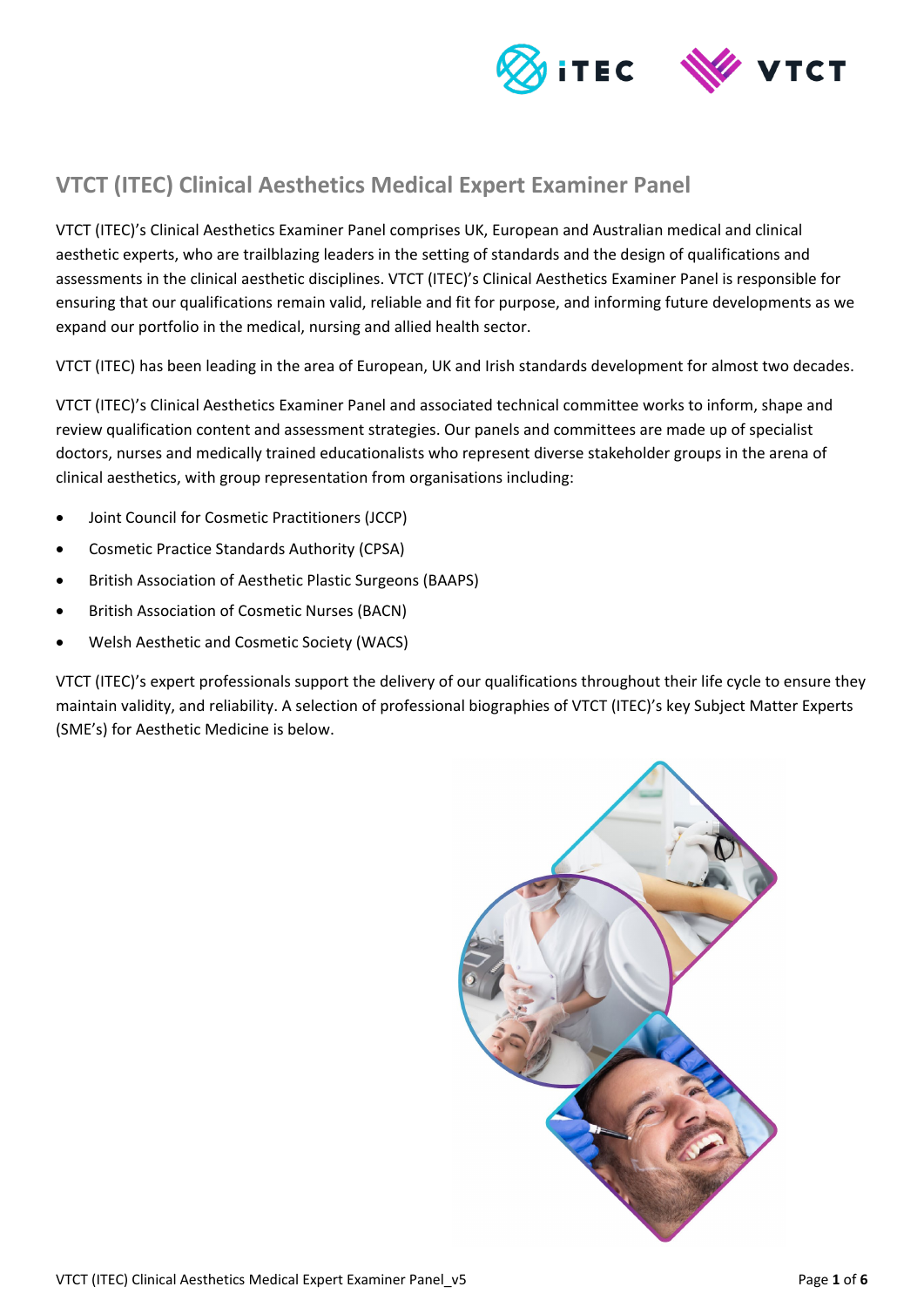

## **VTCT (ITEC) Chief Examiner and Chair of the VTCT (ITEC) Clinical Aesthetics Medical Expert Examiner Panel**

**Name:** Dr. Sofía Ruiz del Cueto Posadas **Location:** Spain

Dr. Sofía Ruiz del Cueto Posadas is an experienced medical doctor who achieved her medical licence in 1999. She has worked as the Medical Director of Clínica Mira and Cueto in Spain, since 2007. She is a trained and recognised cosmetic professional, having completed a master's degree in Aesthetic Medicine at Universidad de las Islas Baleares (UIB). In addition, Dr. Sofia received a fellowship at the Advanced Centre for Skin Therapy, followed by a fellowship at the Escola de Medicina Estetica Dr. Carlo Alberto Bartoletti, Rome in 2004. As a sought-after speaker, Dr. Sofia has led over 200 conference presentations. Additionally she is a published author, with two books in medical aesthetics and two book chapters attributed to her.

#### **Clinical experience**

- Working as the Medical Director of Clínica Mira + Cueto, 2007 to present
- Vice-director of Centros Médico-Estéticos Hedonai Spain and Medical Director of Centro Hedonai- Serrano, in Madrid, 2005 to 2007
- Aesthetic Medical Doctor at Clínica Mira, 2005
- In charge of the aesthetic medicine procedures at Dr J. Peñas office (plastic surgeon), 2000 to 2005

#### **Medical education delivery experience**

- Master de Medicina Estética de la UIB: Theory and practical teaching in peelings and injectables, 2005 to present
- Curso de Medicina Estética de la Universidad Complutense de Madrid: Energy based devices and injectables, 2006 to present
- Master de medicina estética de la Universidad de Alcalá: Energy based devices and injectables, 2009 to present
- Máster de medicina estética de la Universidad Rey Juan Carlos: Energy based devices and injectables, 2011 to present:
- Máster en técnicas avanzadas en medicina estética de la Universidad pontificia de Comillas en Valencia: Injectables, 2011 to present
- Medical instructor in multiple cosmetic medicine techniques: reabsorbable filler (hyaluronic acid, collagen, polylactic acid and hydroxyapatite), botulinum toxin type A, intense pulsed light, radiofrequency and medical peelings

#### **Other activities**

- Spanish head of delegation in the CEN European standardisation for aesthetic medical services
- Spanish head of delegation in the CEN task force work group for advanced treatments

#### **Scientific societies:**

- Secretary of the Asociación de Medicina Estética y Cirugía Cosmética del Colegio Oficial de Médicos de Madrid
- Member of the board of the Sociedad Española de Medicina Estética. In charge of international relations, institutional relations and standardisation. Member of the deontological committee
- Academia Internacional de Medicina Estética Universitaria
- Sociedad Española de Medicina Familiar y Comunitaria

VTCT (ITEC) Clinical Aesthetics Medical Expert Examiner Panel\_v5 Page **2** of **6**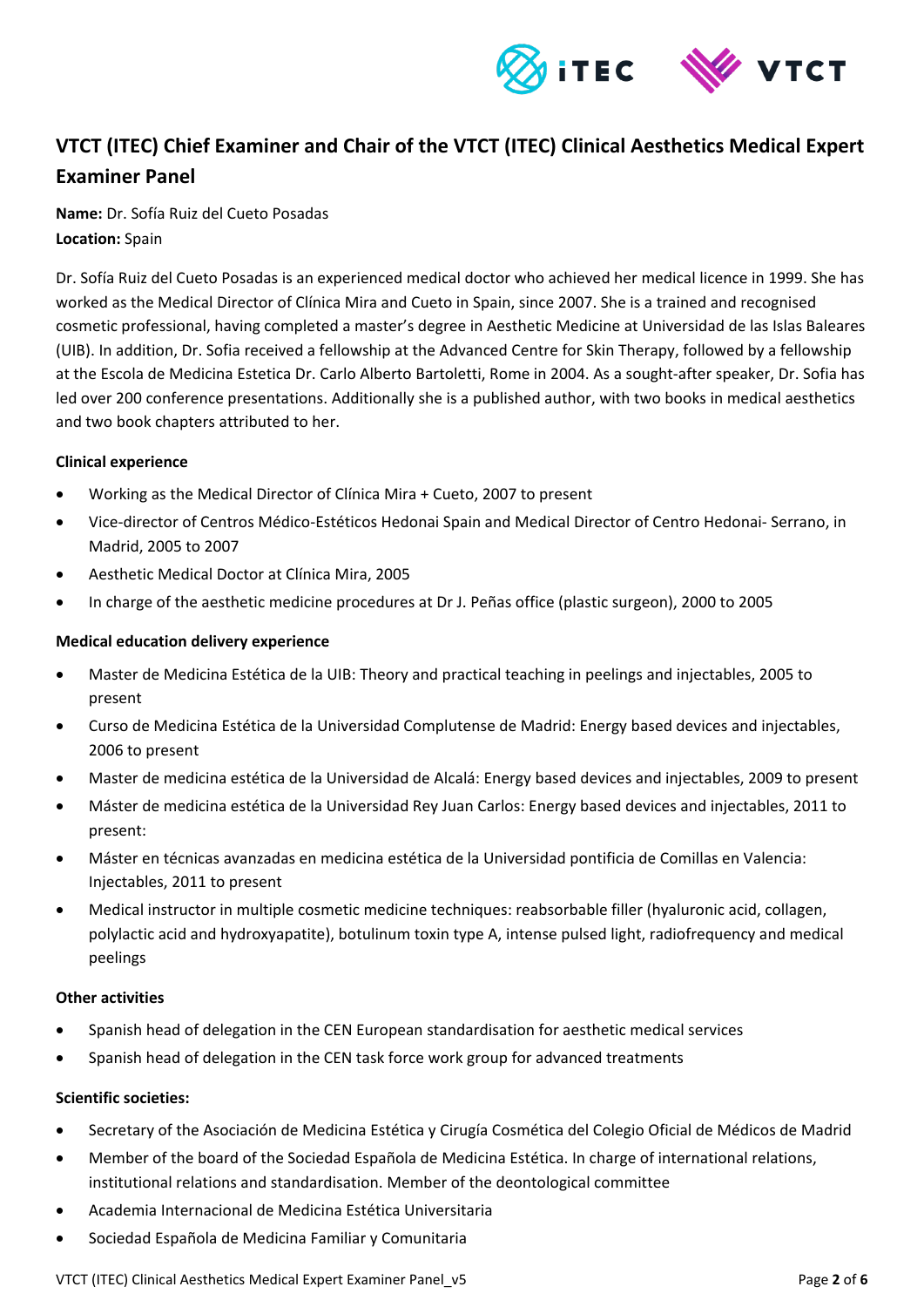

# **VTCT (ITEC) Principal Examiner and member of the VTCT (ITEC) Clinical Aesthetics Examiner Panel**

**Name:** Dr. Johan E. Snauwaert **Location:** Belgium

Dr. Johan E. Snauwaert is a Belgian citizen who graduated as an MD in 1982 and further studied in dermatology and venereology, qualifying in 1986. He has held positions on Belgian Professional association of Dermatology-Venereology, as President from 2005 to 2009, and as Vice President from 2010 to 2019. Alongside working in private practice, Dr Snauwaert is also presently active in the following fields:

#### **Clinical Experience:**

- Private Practice: Dermatology and Dermatologic surgery and Laser surgery
- Belgian Professional Association Dermatology-Venerology, president 2005-2009, vice president 2010-2019
- European Union Medical Specialists (UEMS) section Dermatology-Venereology, delegate for Belgium 1997-2007
- Stichting Nederlandse Nascholing Dermatologie-Venereologie, board member 2002-2006
- Royal Medical Association Antwerp, president 2014-2016
- Belgian Health Council on aesthetic medicine, president 2015-2016
- Centre Européen de Normalisation (CEN), Technical Committee 403, president 2017-2019
- Belgian Laser Group, co-founder 2017
- European Society for Laser and Energy Based Devices, treasurer 2018-2019

#### **Publications:**

- Author of 7 articles in peer-reviewed dermatological journals
- Lecturer of 14 presentations in International Meetings (European Academy of Dermatology, Union Européen Médecins
- Spécialisés section Dermatology-Venereology, Stichting Nederlandse Nascholing Dermatology-Venerology, European
- Society for Laser and Energy Based Devices, Association of Aesthetic and Laser Dermatologists of the East of France
- French Professional Dermatology Association, Regional Dermatology Training Center, Moshi, Tanzania

#### **Professional Societies:**

- Royal Belgian Society for Dermatology-Venereology
- European Academy of Dermatology
- American Academy of Dermatology
- European Society Laser Surgery and Energy Based Devices (ESLD)
- Groupement Français du Laser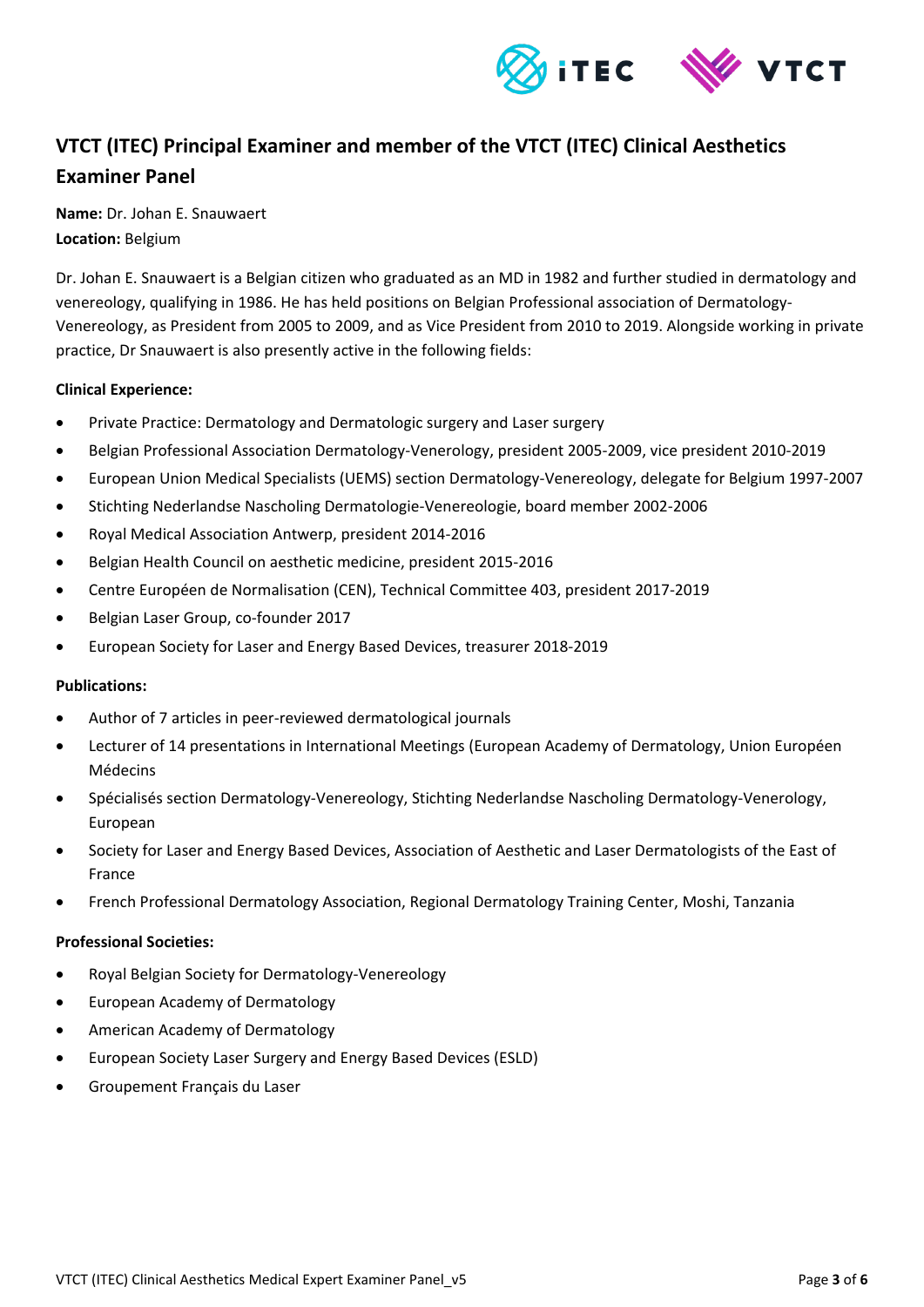

### **VTCT (ITEC) Examiner and member of the VTCT (ITEC) Clinical Aesthetics Examiner Panel**

**Name:** Jane Laferla RNMH INP MSc (Cos Med) PGCE (Med Eed) **Location:** UK

Jane is a registered nurse and independent prescriber with over 35 years of nursing experience in various clinical and managerial roles in both the NHS and private sector. For the past 14 years, Jane has worked full-time in non-surgical cosmetic practice. Jane has been at the very forefront of non-surgical cosmetic practice for the past ten years. She is well-known and highly respected within the industry by her peers. In 2018, Jane won the much-coveted award of '*Aesthetics Nurse Practitioner of the Year for UK and Ireland'*.

#### **Clinical Experience:**

- Clinical Director at Laferla Medical Cosmetics Providing a range of non-surgical cosmetic procedures. Jane has a patient base of over 5,000 + and has performed well over 30,000 non-surgical cosmetic treatments to date
- National Clinical Trainer for a Global Pharma Company providing clinical training for Botulinum Toxins, Dermal fillers PDO threads and Medical grade skincare
- Practice-based assessor and OSCE examiner for the level 7 postgraduate certificate in Cosmetic Medicine at the University of South Wales (USW)
- Holds ´recognised tutor´ status at the University of South Wales, and currently tutors on the level 7 postgraduate certificate, diploma, MSc in Cosmetic Medicine
- Practice-based supervisor and assessor and OSCE examiner for the postgraduate independent prescribing course (V300)
- Independent mentor and trainer for a range of non-surgical cosmetic and aesthetic treatments

#### **Medical Education and Experience**

- Master's degree in Cosmetic Medicine (Distinction) USW (2020)
- Level 7 Postgraduate Diploma in Cosmetic Medicine (Distinction) USW (2019)
- Level 7 Postgraduate Certificate in Cosmetic Medicine (Distinction) USW (2018)
- PGCE in Medical Education (2020)
- Master´s degree in Medical Education- currently studying at the USW.
- Level 7 Certificate Applied Facial Anatomy for Cosmetic Interventions (2017) (Eduqual)
- Level 7 NMC mentor and assessor Northumbria University (2016)
- Advanced and masterclass certifications in a wide range of non-surgical cosmetic procedures ( 2010-2020)
- Author for cosmetic and aesthetic medicine qualifications including developing inductive, formative and summative assessment and examination materials (2019 to date)

#### **Medical and Professional Societies**

- Board Member of the Welsh Aesthetic and Cosmetic Society (WACS) (3 years)
- Regional Lead Nurse British Association of Cosmetic Nurses (BACN) (7 Years)
- Full registered member of the Joint Council of Cosmetic Practitioners (2 years)
- A member of the Academy of Medical Educators (AoME) (1 year)
- Registered membership with the Aesthetic Complications Expert Group (4 years)
- Registered member of the Association of Prescribers (6 years)

Jane's clinical experience and education is a testament to her dedication in raising standards in non-surgical cosmetic and aesthetic practice.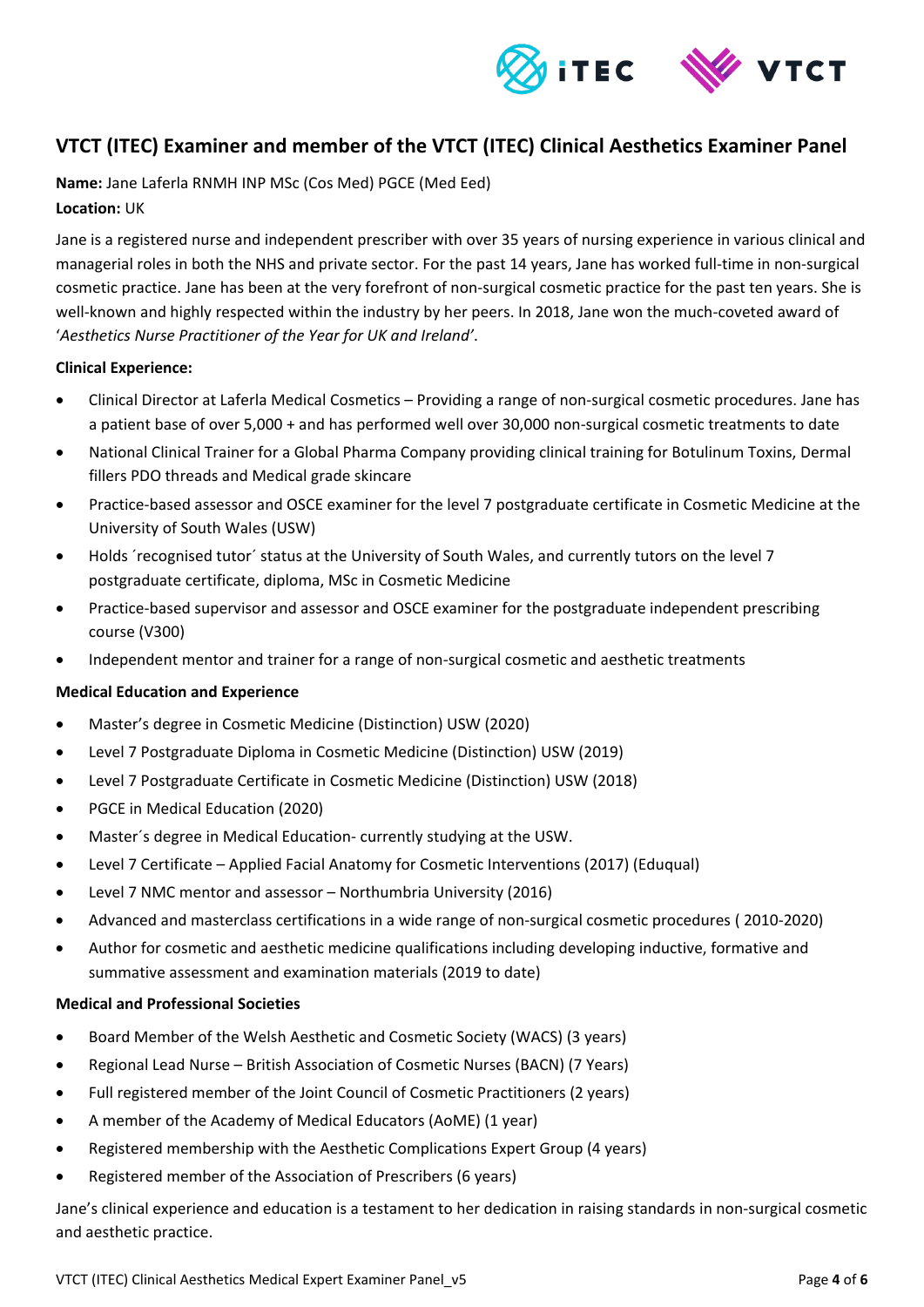

## **VTCT (ITEC) Examiner and member of the VTCT (ITEC) Clinical Aesthetics Examiner Panel**

### **Name:** Áine Larkin **Location:** Northern Ireland

Áine is a General registered nurse with 15 years working and teaching experience in the aesthetic industry. Her many previous roles from staff nursing, lecturing, and management encompass her passion for delivering professional treatments and educating others. Áine's extensive business portfolio has enabled her to lead her business into the forefront of the aesthetic industry. In 2018, Áine was named Aesthetic Practitioner of the Year in Northern Ireland, an accolade which followed a win at the prestigious 2018 Aesthetic Awards in London for Best Aesthetic Clinic in Ireland as well as team awards in other local competitions.

Áine has been the lead member of the British Association of Cosmetic Nurses (BACN) in Northern Ireland since 2013 and is a key member of several industry regulatory groups. She has completed her Master's degree in Cosmetic medicine from the University of South Wales, and is also qualified in anatomical and complication management, as well as being an NMC registered mentor.

#### **Clinical Experience:**

- Clinical Director of the Younique group which compromises aesthetic, beauty/spa and educational sectors
- MERZ pharma innovation partner and National clinical trainer for Boccature, Belatero and Radiesse products
- Practice-based supervisor and assessor for the post graduate independent prescribing course (V300)
- Private mentoring programmes, shadowing and tutoring services for entrants into the aesthetic industry

#### **Medical Education and Experience**

- Master's degree in Cosmetic Medicine (Distinction) USW (2020)
- Level 7 Postgrad diploma in Cosmetic Medicine (Distinction) USW (2019)
- Level 7 Postgrad certificate in Cosmetic Medicine (Distinction) USW (2018)
- Postgrad cert in Medical Education (2020)
- Masters degree in Medical Education currently studying at the USW
- Level 7 certificate in Applied Clinical Anatomy for Cosmetic Interventions ( 2017) (Eduqual)
- Level 7 NMC mentor and assessor Northumbria University (2016)
- Advanced and masterclass certificates in a wide range of non-surgical cosmetic procedures (2006-2020)
- Technical advisor and panel member for VTCT level 7 medical aesthetics
- External verifier for VTCT assessment and qualifications

#### **Medical and Professional Societies**

- Regional Lead Nurse- British Association of Cosmetic Nurses (BACN)
- Full registered member of the Joint Council of Cosmetic Practitioners (JCCP)
- Registered membership with the Aesthetic Complications Expert Group (ACE)
- Member of the Welsh Aesthetics and Cosmetic Society (WACS)
- Member of the Dermatology Aesthetic Nurses Ireland (DANAI)
- Registered with The Regulation and Quality Improvement Authority (RQIA)